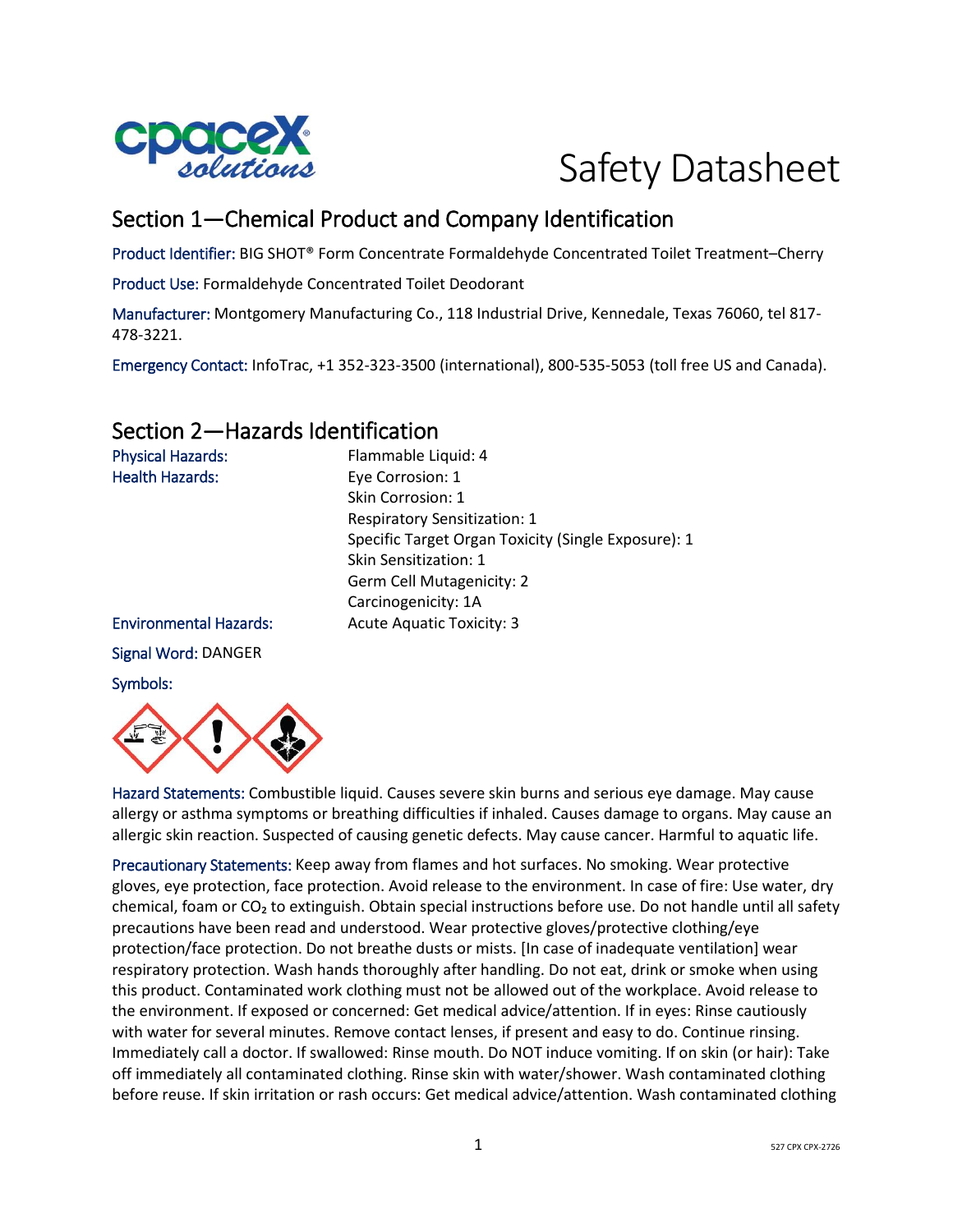before reuse. If inhaled: Remove person to fresh air and keep comfortable for breathing. Immediately call a doctor. If experiencing respiratory symptoms: Call a poison center/doctor. Store locked up. Store in a well-ventilated place. Keep cool. Dispose of contents and container in accordance with local, regional, national, international regulations.

Other Hazards: None found.

Unknown Ingredients: N/D

# Section 3—Information on Ingredients

| <b>Ingredient Name</b>                | Ingredient | <b>Ingredient CAS</b> |
|---------------------------------------|------------|-----------------------|
|                                       | Percentage | <b>No</b>             |
| Nonylphenol Polyethylene Glycol Ether | $5 - 10$   | 127087-87-0           |
| Formaldehyde                          | $30 - 60$  | $50-00-0$             |
| Methanol                              | $30 - 60$  | 67-56-1               |
| Benzaldehyde                          | $1 - 5$    | 100-52-7              |
| Alkyl Dimethyl Benzyl Ammonium        |            |                       |
| Chloride $(C_{12-16})$                | $1 - 5$    | 68424-85-1            |
| Product as a Whole                    | 100        | N/D                   |

# Section 4—First Aid Measures

Skin contact: If on skin or hair: Take off immediately all contaminated clothing. Rinse skin with water or shower. Wash contaminated clothing before reuse. Immediately call a doctor.

Eye contact: If in eyes: Rinse cautiously with water for several minutes. Remove contact lenses, if present and easy to do. Continue rinsing. Immediately call a doctor.

Ingestion: If swallowed: Rinse mouth. DO NOT induce vomiting. Immediately call a doctor.

Inhalation: If inhaled: Remove person to fresh air and keep comfortable for breathing. Immediately call a doctor.

Most important symptoms/effects, acute and delayed: If exposed or concerned: Get medical advice/attention.

Indication of immediate medical attention/special treatment: N/D

## Section 5—Fire-Fighting Measures

Suitable extinguishing media: Foam, carbon dioxide, dry chemical or water fog.

Specific hazard arising from chemicals: Cool container with water spray or fog to help absorb escaping fumes. Evacuate affected area. Stay upwind and avoid contact with smoke and fumes. If contact cannot be avoided wear personal protective equipment (See "personal Protective Equipment section".) including chemical splash goggles and air mask with breathing supply. Run-off from fire control may cause pollution.

Special equipment and precautions: Wear suitable respiratory equipment when necessary

## Section 6—Accidental Release Measures

Personal precaution, protective equipment, emergency procedures: Avoid contact with skin and eyes. Do not ingest. Do not inhale. Wear Personal Protective Equipment (refer to section 8).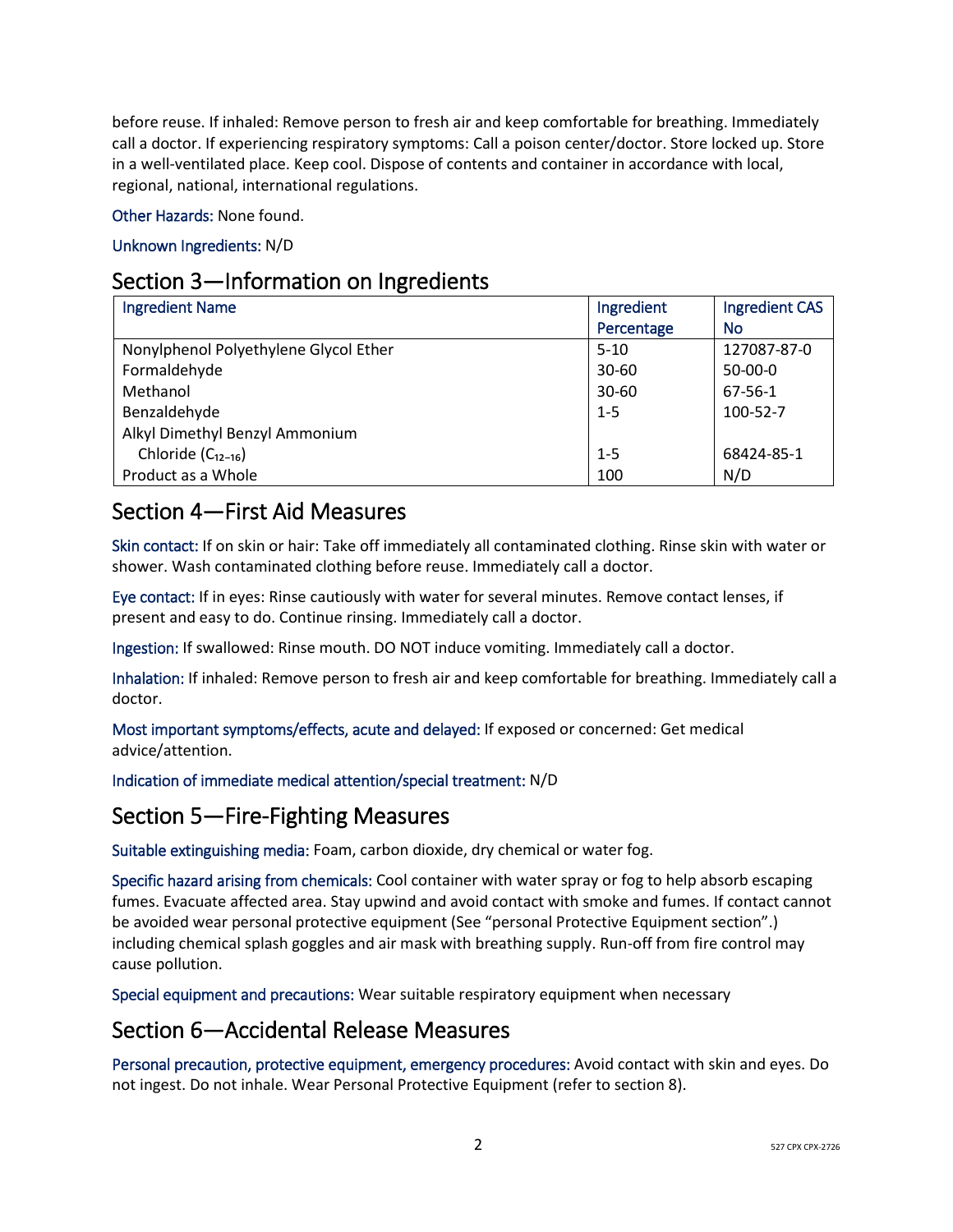Methods and material for containment and clean up: Avoid release to environment. Collect spillage. Review Fire and Explosion Hazards and Safety Precautions before proceeding with clean-up. Use appropriate personal protective equipment during clean up. Wear self-contained breathing apparatus and chemical-proof suit. Soak up small spills with earth, sand, or other noncombustible absorbent material and remove in covered containers. Dike large spills and neutralize with dilute solutions of ammonia, sodium sulfite, or sodium bisulfite and remove. Flush area with plenty of water. Comply with Federal, State, and local regulations on reporting releases.

# Section 7—Handling and Storage

Precautions for safe handling: Wash thoroughly after handling, especially before eating, drinking, smoking or using restroom facilities. Wash goggles and gloves. Launder contaminated clothing. Do not swallow. Do not get in eyes. Do not inhale mists or vapors.

Cautions for safe storage: Store locked up.

Incompatibilities: Strong oxidizing agents.

# Section 8—Exposure controls/personal protection

#### Exposure Limits:

Formaldehyde: OSHA PEL 0.75 ppm, 0.92 mg/m<sup>3</sup>, 8 Hr. (TWA). ACHIH TLV: Ceiling: 0.3 ppm, 0.37 mg/m3, A2.

Methanol: OSHA PEL 200 ppm, 260 mg/m3- 8 Hr. (TWA-Skin). ACHIH TLV: 200 ppm, 262 mg/m3 Hr (TWA)

#### Specific Engineering: Not established.

Individual protective equipment and measures: Eye Protection: Prevent eye contact. Wear chemical splash goggles or similar eye protection if the potential exists for eye contact. Skin Protection: Avoid skin contact. Wear butyl rubber or neoprene gloves to prevent contact. Launder contaminated clothing before re-use. Respiratory Protection: If vapor concentration exceeds TLV, use NIOSH-approved respirator with organic vapor cartridges. General Hygiene: Wash hands after handling. Other Protective Clothing or Equipment: Safety shower and eyewash fountain.

# Section 9—Physical and Chemical Properties

| <b>Physical State: Liquid</b>                     | Flammability (solid, gas): Not Flammable    |
|---------------------------------------------------|---------------------------------------------|
| Color: Blue                                       | Vapor Pressure (mmHg): 23-26 mm Hg@77 °F    |
| Odor: Characteristic odor                         | Vapor Density (air= 1): >1                  |
| Odor Threshold: N/D                               | Relative Density: 1.05-1.10                 |
| pH: 5.5-6.0                                       | Solubilities: In water: completely miscible |
| Melting point/freezing Point: Polymerizes and     | <b>Partition Coefficient: N/D</b>           |
| separates below 320 °F                            |                                             |
| Initial Boiling Point and Boiling Range: 212 °F   | Auto-Ignition Temperature: N/D              |
| Flash Point: >150 °F TCC (EST)                    | Decomposition Temperature: N/D              |
| Evaporation Rate: >1                              | Viscosity: N/D                              |
| Upper/Lower Flammability or Explosive limits: N/D |                                             |

### Section 10—Stability and Reactivity:

| Chemical Stability: Stable                   | Condition to Avoid: High heat, flames and sparks. |
|----------------------------------------------|---------------------------------------------------|
| Reactivity: No specific reactivity test data | Possibility of Hazardous Reaction: Hazardous      |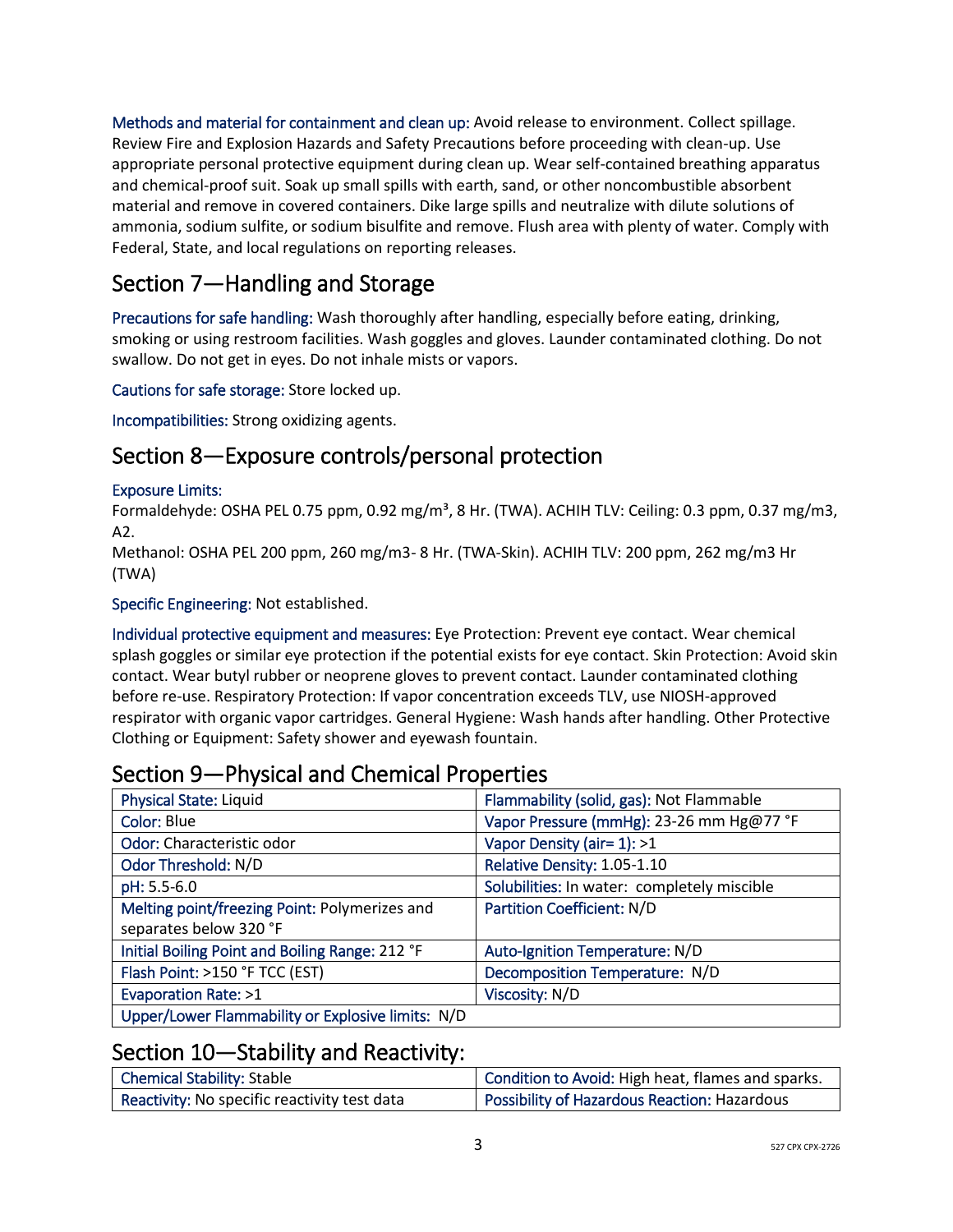| available for this mixture.                                                                                                                                                                                                                                                                                                                                                                 | Polymerization: will not occur.                 |
|---------------------------------------------------------------------------------------------------------------------------------------------------------------------------------------------------------------------------------------------------------------------------------------------------------------------------------------------------------------------------------------------|-------------------------------------------------|
| Incompatible Materials: Strong oxidizing agents,<br>caustics, strong alkalis, isocyanates, anhydrides,<br>oxides and inorganic acids. Some formaldehyde<br>solutions react with nitrogen dioxide,<br>nitromethane, perchloric acid and aniline or<br>peroxyformic acid to yield explosive compounds.<br>A violent reaction occurs when some<br>formaldehyde solutions are mixed with strong | <b>Hazardous Decomposition Products:</b><br>N/D |
| oxidizers.                                                                                                                                                                                                                                                                                                                                                                                  |                                                 |

# Section 11—Toxicological information:

Information on the likely routes of exposure: Skin contact, eye contact, inhalation, ingestion.

| <b>Chemical Name</b>                  | Oral LD50              | <b>Dermal LD50</b> | <b>Inhalation LD50</b> |
|---------------------------------------|------------------------|--------------------|------------------------|
| Nonylphenol Polyethylene Glycol Ether | 960 mg/kg              | N/D                | N/D                    |
| Formaldehyde                          | $100 \,\mathrm{mg/kg}$ | N/D                | 590 mg/kg              |
| Methanol                              | 5,628 mg/kg            | N/D                | N/D                    |
| Benzaldehyde                          | $1,300$ mg/kg          | N/D                | N/D                    |
| Alkyl Dimethyl Benzyl Ammonium        |                        |                    |                        |
| Chloride $(C_{12-16})$                | 344 mg/kg              | N/D                | N/D                    |
| Product as a Whole                    | 2,1111 mg/kg           | N/D                | N/D                    |

Important symptoms: Refer to Section 4—First Aid Measures.

#### Effects of Acute Exposure: N/D

#### Effects of Chronic Exposure: N/D

Carcinogenicity: Formaldehyde is listed as a carcinogen on the following: IARC as Group 1 human carcinogen for rare nasopharyngeal cancer in humans.

#### Other Data: N/D

# Section 12—Ecological Information:

#### Ecotoxicity: Harmful to aquatic life.

Formaldehyde: LC50 fishes 1: 41 mg/l (96 hr; Brachydanio rerio). EC50 Daphnia 1: 14.7 mg/l (24 hr; Dahnia magna).

Benzaldehyde: Toxicity to fish LC50 - Lepomis macrochirus - 1.07 mg/l - 96 h. Mortality LOEC Pimephales promelas (fathead minnow) - 0.45 mg/l - 7 d. Mortality NOEC - Pimephales promelas (fathead minnow) - 0.22 mg/l - 7 d. LC50 - Leuciscus idus (Golden orfe) - 62 mg/l - 48 h. Toxicity to daphnia and other aquatic invertebrates: EC50 - Daphnia magna (Water flea) - 50 mg/l - 24 h

| Persistence and degradability: This product is | <b>Bioaccumulative Potential: N/D</b> |
|------------------------------------------------|---------------------------------------|
| readily biodegradable.                         |                                       |
| BOD7 0.3 $g/g$ COD 0.4 $g/g$ TOC 0.15 $g/g$    |                                       |
| Mobility in Soil: N/D                          | <b>Other Adverse Effects: N/D</b>     |

# Section 13—Disposal Considerations

Waste Treatment Method: Avoid release to the environment. Collect spillage. DO NOT DUMP INTO ANY